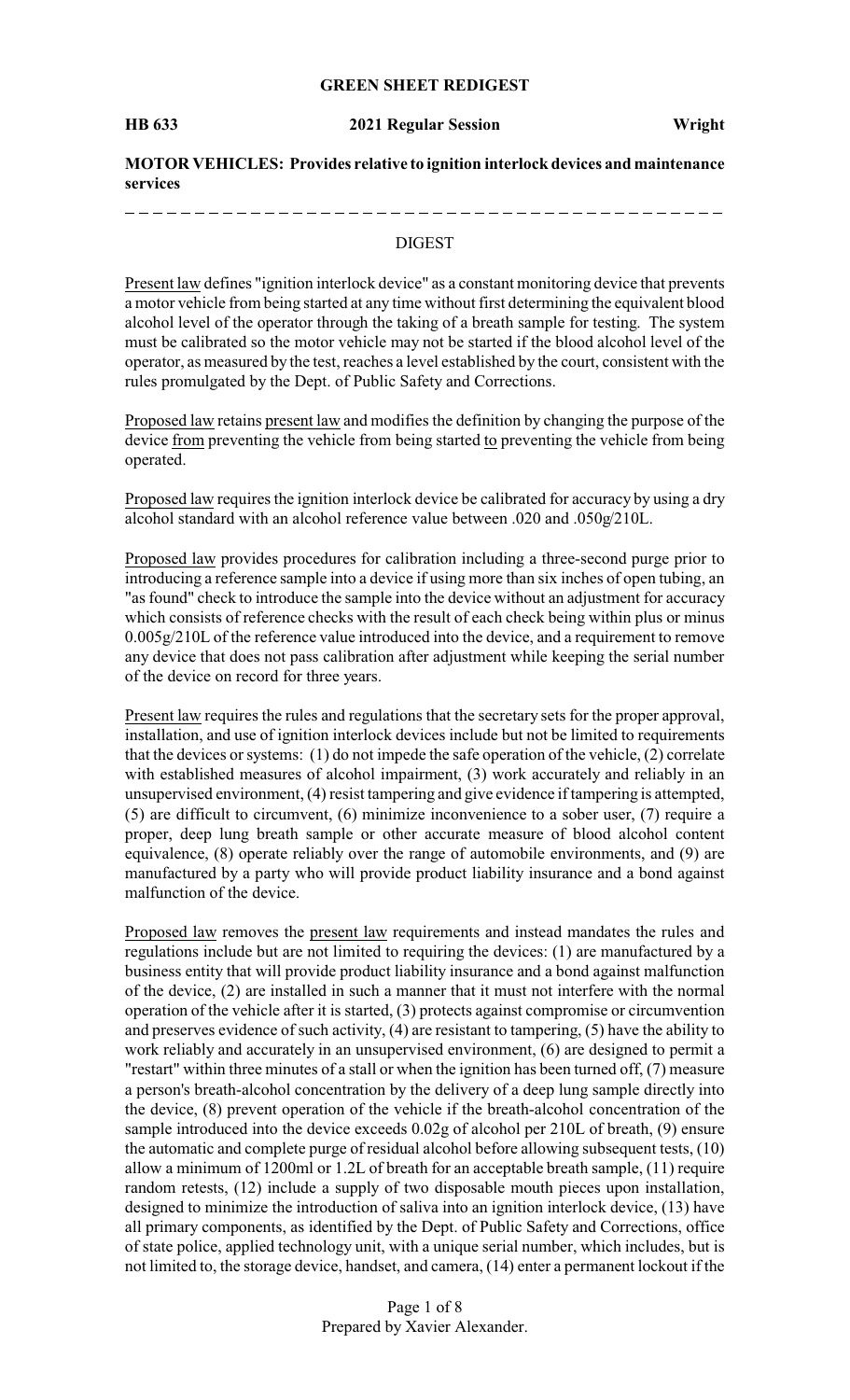ignition interlock device has not been calibrated and serviced within a period of 35 days subsequent to its installation or last calibration or inspection, whichever occurs first, (15) uniquely identify and record each time the vehicle has a start attempt or is actually started, the results of all tests and retests violations, how long the vehicle was operated, and any indication of circumvention or tampering with the ignition interlock device or tests, (16) on or before January 1, 2021, require a restricted operator to wait five minutes before attempting to start the vehicle a second or third time, and 30 minutes prior to any subsequent attempts to start the vehicle after the initial start failure occurs, (17) visibly indicate to the user or any qualified person that the unit is on, the unit is in need of service or calibration, the passage or failure of the breath alcohol content threshold on the breath sample introduced, and any other indication required by the department, (18) enter into violation reset under certain conditions, (19) if a violation reset occurs, the device must enter into a permanent lockout within five days unless the device is serviced at a mobile or fixed site service center by an ignition interlock technician or calibration technician where it will be calibrated and downloaded, and (20) incorporate a camera that does not distract or impede the driver in any manner from the safe and legal operation of the vehicle.

Proposed law requires a camera be installed on any new ignition interlock device beginning Jan. 1, 2022, and all devices by March 31, 2022.

Proposed law modifies present law by having the device prevent a motor vehicle from operating and requiring it be equipped with a camera capable of recording a digital image of the person using the device.

Proposed law requires the manufacturer, vendor, ignition interlock technician or calibration technician to notify the originating court, if any, of violation reset conditions within five days of servicing an ignition interlock device.

Proposed law further requires the manufacturer, vendor or ignition interlock technician or calibration technician to provide notification to the Dept. of Public Safety and Corrections, office of motor vehicles, and the Dept. of Public Safety and Corrections, office of state police, applied technology unit in an acceptable electronic format.

Proposed law requires all reports to the originating court, Dept. of Public Safety and Corrections, office of motor vehicles, and the Dept. of Public Safety and Corrections, office of state police, applied technology unit include: (1) the full name, address, and driver's license number of the restricted operator and lessee, (2) the registration number of the motor vehicle in which the ignition interlock device was installed, (3) the unique serial number of the ignition interlock device, and (4) the toll-free telephone number of a representative who can explain the report from an ignition interlock device.

Proposed law authorizes the deputysecretaryto set and collect nonrefundable fees applicable to the certification, renewal or recertification of ignition interlock devices, service centers, and technicians.

Proposed law further provides the fees must be remitted to the manufacturer, vendor, or service center to the office of state police, applied technology unit on or before the 25th day of each month.

Proposed law requires special costs associated with an installation verification fee or 30 day calibration fee be forwarded on or before the 25th day of each month following their collection to the state treasurer for immediate deposit in the state treasury.

Proposed law requires the treasurer create a special fund in the state treasury designated as the Public Safety Ignition Interlock Regulation Fund, and to credit an amount equal to the total amount of costs received after compliance with requirements of the Constitution of Louisiana relative to the Bond Security and Redemption Fund.

Proposed law further requires the funds in the Public Safety Ignition Interlock Regulation Fund be used solely to fund activities of the office of state police, applied technology unit,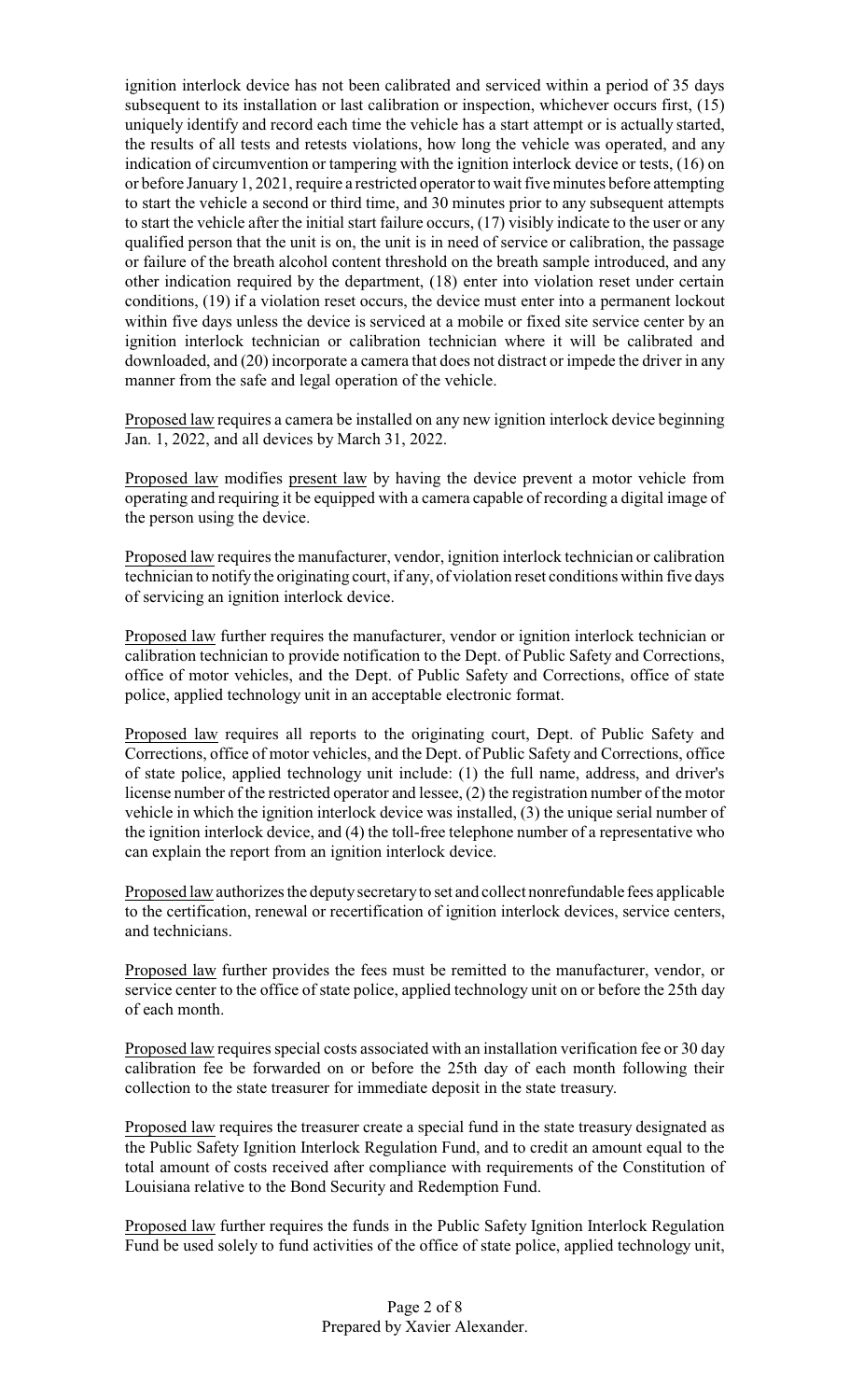in executing its responsibilities in the regulation of ignition interlock devices, service centers and technicians.

Proposed law requires the Dept. of Public Safety and Corrections, office of state police to provide standards for the certification, installation, repair, maintenance, monitoring, inspection, and removal of ignition interlock devices in accordance with present law.

Proposed law requires a manufacturer or vendor notify affected customers of any changes in their service agreement during any suspension or revocation period as a result of an ignition interlock device technician that is found to be out of compliance.

Proposed law grants an ignition interlock device technician the right to an administrative hearing pursuant to present law to contest the suspension or revocation, or both. Proposed law further provides standards for requesting a hearing, hearing procedure, and evidence.

Proposed law requires an ignition interlock device to employ: (1) fuel cell technology, specific for alcohols, (2) other alcohol specific technology approved by the Dept. of Public Safety and Corrections, office of state police, applied technology unit, which meets present law federal standards, (3) technology capable of taking a photograph identifying the user providing the breath sample and recording the time the breath sample was provided, and (4) technology capable of providing the global positioning coordinates at the time of each rolling retest refusal or circumvention when required by the originating court, the Dept. of Public Safety and Corrections, office of motor vehicles, or office state police, applied technology unit.

Proposed law requires an ignition interlock device meet or exceed the minimum test standards according to rules adopted by the office of state police, applied technology unit, and be maintained in accordance with the rules and standards adopted by the office of state police.

Proposed law requires the Dept. of Public Safety and Corrections, office of state police to provide standards and monitor compliance for ignition interlock affordability plans for individuals.

Proposed law provides that economic hardship is defined as an individual that is eligible for Supplemental Nutrition Assistance Program (SNAP), Medicaid, social security disability insurance (SSDI) or supplemental security income (SSI) administered by the social security administration, or services of an indigent public defender. Proposed law further provides that individuals that meet the economic standard will not be required to pay more than 50% of the assessed fees.

Proposed law provides that individuals that meet the economic hardship standard are responsible for any optional services an individual elects, fees related to any violation reset or permanent lockout as defined in present law, state mandated fees, and any costs related to damaged, missing or unreturned equipment and recovery of such equipment.

Proposed law provides that individuals become eligible for the affordability plan on the date that the individual provides the ignition interlock manufacturer or ignition interlock service center acceptable documentation verifying that the individual meets the standard for economic hardship.

Proposed law prevents an ignition interlock manufacturer or ignition interlock service center from refusing service to an individual that has demonstrated eligibility for the affordability plan in accordance with this proposed law.

Proposed law grants an individual who feels that they have been refused service after providing the documentation required under proposed law the right to file a complaint with the office of state police, applied technology unit. Proposed law further provides that all complaints must be investigated within 30 days of receipt of the complaint.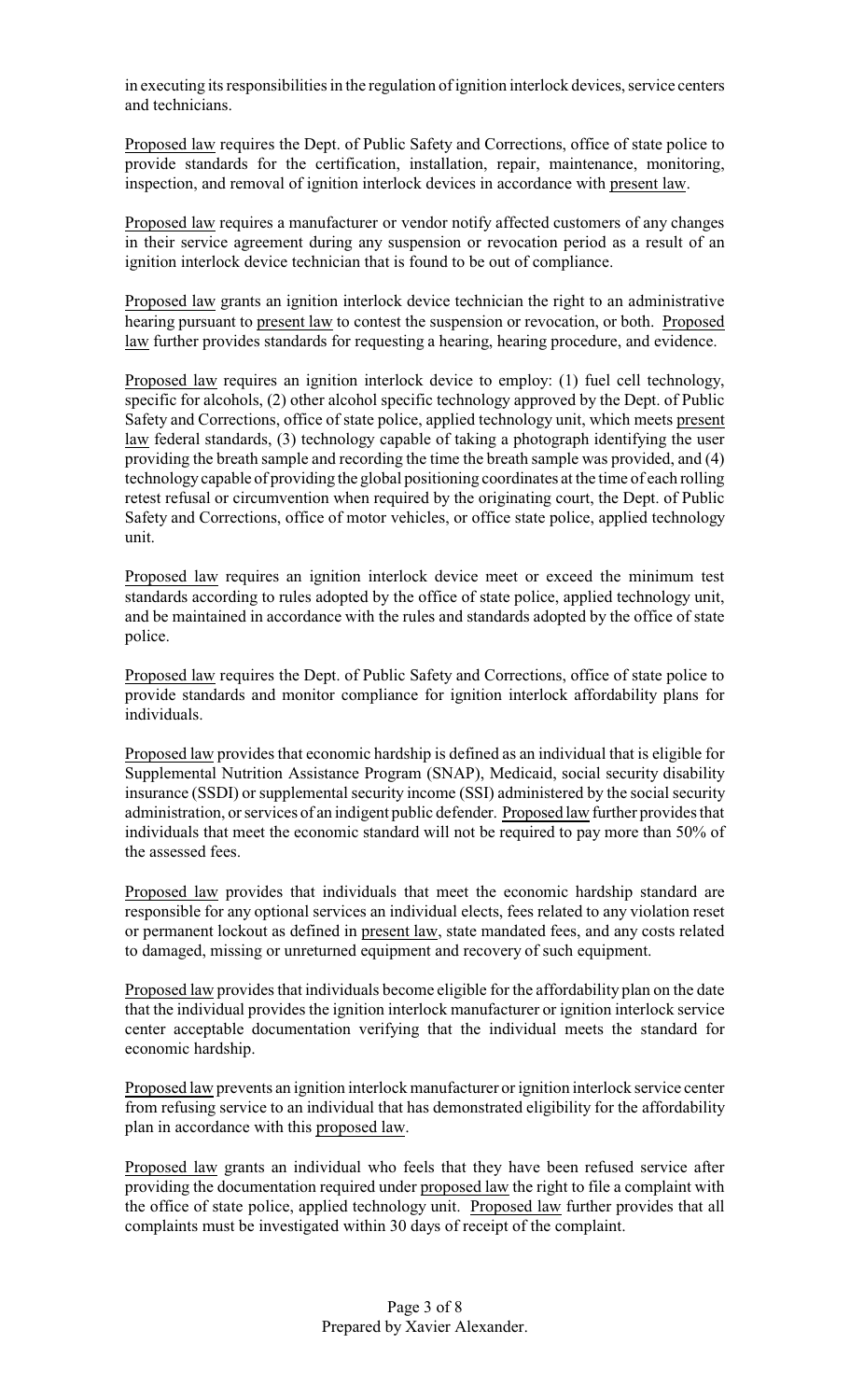Proposed law provides that if the investigation substantiates the refusal of service, the office of state police, applied technology unit, may issue a warning, suspension, or revocation of the certification for the ignition interlock manufacturer or service center based on the facts of the investigation and history of similar complaints related to manufacturer or service center.

Present law authorizes the court to require any person be placed on probation as provided for in present law (R.S. 14:98(B)), and requires any person placed on probation as provided in present law (R.S. 14:98(C)) not operate a motor vehicle during the period of probation unless the vehicle is equipped with a functioning ignition interlock device. Proposed law updates statutory provisions contained in present law.

Present law provides that if an offender has a blood alcohol concentration of 0.15 percent or more by body weight on a first offense DWI, the offender must be issued a restricted driver's license for a two-year period and be required to have an ignition interlock device installed on his vehicle for the first 12 months of the two-year period.

Present law further provides that if an offender has a blood alcohol concentration of 0.20 percent or more by body weight on a second offense DWI, the offender must be issued a restricted driver's license for a four-year period and be required to have an ignition interlock device installed on his vehicle during the first three years of the four-year period.

Proposed law retains present law for a first offense and modifies present law by lowering the blood alcohol concentration threshold to 0.15 percent or more by body weight and requiring the ignition interlock device be installed for the entire four-year period on a second offense.

Present law authorizes an individual who installs a Dept. of Public Safety and Corrections approved ignition interlock device as a requirement of bail, a part of a pre-trial diversion program, or a term of a suspended or deferred sentence as provided in present law, for an offense involving the operation of a motor vehicle under the influence of alcohol, drugs, or both, and was arrested or subsequently convicted of such an offense, to receive credit towards suspension time or any reinstatement requirement that may be imposed if any of the following occurs:

- (1) The installation and monitoring of the ignition interlock device is reported to the Dept. of Public Safety and Corrections by the manufacturer in accordance with present law.
- (2) The individual whose driving privilege is restricted appears at an office of motor vehicle field office and is issued a renewed or duplicate driver's license that contains a restriction code indicating that any vehicle operated by the individual must be equipped with an ignition interlock device.

Present law prohibits an individual from receiving credit towards suspension time or any reinstatement requirement if the manufacturer reports to the Dept. of Public Safety and Corrections that any combination of two of the following violations have occurred in a onemonth period, including any repeat violation of the same type:

- (1) Tampering with the device.
- (2) Circumventing the device.
- (3) Failure to bring the ignition interlock device in for required service.
- (4) Failure to take or pass a re-test.
- (5) Failure to pass a breath test.
- (6) Use of the emergency override feature without justification.
- (7) Unauthorized removal of the device.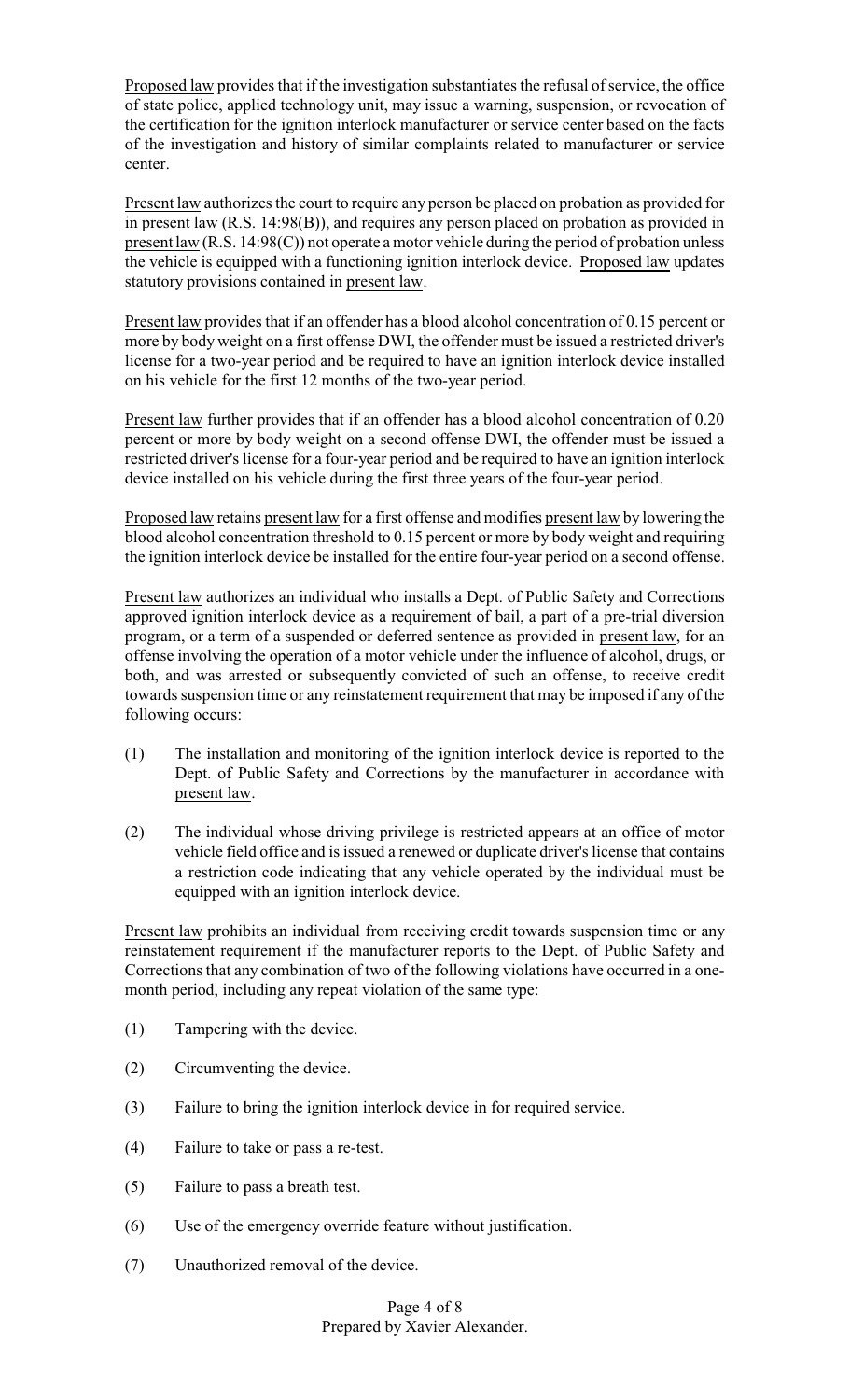Proposed law modifies present law to prohibit an individual from receiving credit towards suspension time or any reinstatement requirement if the manufacturer reports to the Dept. of Public Safety and Corrections that any of the following violations have occurred once during the period of installation:

- (1) The restricted operator fails to have the ignition interlock device serviced within the time period prescribed in present law.
- (2) The device has recorded any, or a combination, of the following four or more times in a 30 day period:
	- (a) A random retest fail or skip.
	- (b) An initial start failure before starting the vehicle unless a second breath test below the alcohol limit is recorded within 10 minutes of the initial start failure.

Present law prohibits an individual from receiving credit towards suspension time or any reinstatement requirement if the individual is charged or arrested for any offense involving the operation of a motor vehicle while under the influence of alcohol, drugs, or both, during the period in which the individual is required to have an ignition interlock device as a requirement of bail, a part of a pre-trial diversion program, or a term of a suspended or deferred sentence as provided in present law.

Present law provides that upon a first or second conviction or a plea of guilty or no contest and sentence or forfeiture of bail or any person charged with the offense of driving while intoxicated and when the offender has a blood alcohol concentration of 0.20 percent or more by body weight, restrictions on suspension and issuance of a restricted driver's license will apply.

Proposed law retains present law and lowers the blood alcohol concentration threshold to 0.15 percent or more by body weight and requiring the ignition interlock device be installed for the entire two-year period.

Present law further provides that upon a second conviction or a plea of guilty or no contest and the offender has a blood alcohol concentration of 0.20 percent or more by body weight, the offender must have his driver's license suspended for four years, receive a restricted driver's license after the first 45 days of the four-year suspension after proving that he has an ignition interlock device installed on his vehicle, which must remain installed for the first three years of the four-year period.

Proposed law modifies present law by lowering the blood alcohol concentration threshold to 0.15 percent or more by body weight and requiring the ignition interlock device be installed for the entire four-year period.

Present law grants eligibility for a restricted driver's license to any licensee who has had their license suspended for a DWI violation after a period of 12 months upon proof that his vehicle is equipped with an ignition interlock device. Proposed law requires the device remain on the vehicle for six months after issuance of the restricted driver's license.

Proposed law modifies present law by eliminating the 12 month waiting period for the restricted driver's license.

Present law provides that on or after September 30, 2003, if a person has submitted to a breath alcohol concentration test and the test results show a blood alcohol level of 0.08 percent or above by weight, his driving privileges will be suspended for 90 days from the date of suspension on first offense violation, without eligibility for a hardship license for the first 30 days, and for 365 days from the date of suspension, without eligibility for a hardship license, on second and subsequent violations occurring within five years of the first offense.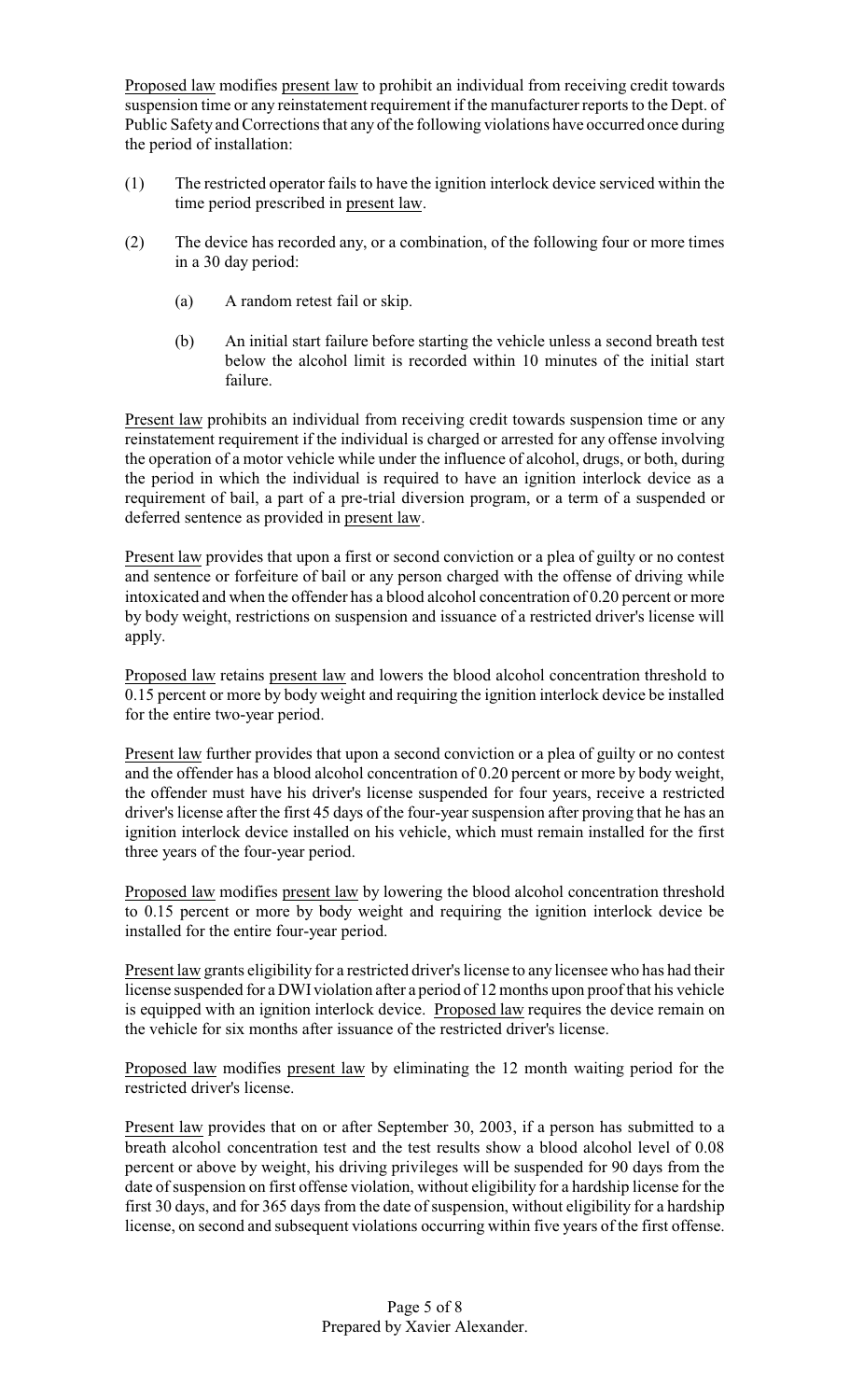Proposed law modifies present law by removing the trigger date and removing the provision disallowing a person eligibility for a hardship license.

Present law provides that if a person has submitted to a breath alcohol concentration test and the test results show a blood alcohol level of 0.20 percent or above by weight, his driving privileges will be suspended for two years on a first offense violation and for four years on a second offense violation.

Proposed law retains present law for a first offense and modifies present law by lowering the blood alcohol concentration threshold to 0.15 percent or more by body weight for a second offense.

Present law provides that any licensee whose license has been suspended for a first or second DWI offense and either refused to submit to the test or submitted to the test and the test showed a blood alcohol level of less than 0.20 percent must, upon proof that his motor vehicle has been equipped with a functioning ignition interlock device, be immediately granted a restricted license.

Proposed law modifies present law by lowering the blood alcohol concentration threshold to 0.15 percent or more by body weight.

Present law provides that if a person has submitted to the test as a result of a second violation and the test results show a blood alcohol level of 0.20 percent or above by weight, he will be eligible for a hardship license during the entire four-year period of the suspension after he shows proof that his motor vehicle has been equipped with an ignition interlock device, which must remain installed on his motor vehicle during the first three-years of the four-year suspension.

Proposed law modifies present law by lowering the blood alcohol concentration threshold to 0.15 percent or more by body weight and requiring the device be installed for the entire period of suspension.

Present law provides that any person who has refused to submit to an approved chemical test for intoxication, after being requested to do so, for a second DWI arrest and whose driver's license has been suspended in accordance with law must have an ignition interlock device installed in their motor vehicle.

Proposed law modifies present law by extending this requirement to third or subsequent arrests for DWI violations.

Present law provides that any person who has submitted to an approved chemical test for intoxication where the results indicate a blood alcohol level of 0.08 percent or above and whose driver's license has been suspended in accordance with law for an arrest occurring within 10 years of the first arrest must have an ignition interlock device installed in their motor vehicle.

Proposed law removes the 10 year exception for a first time offender and modifies present law by requiring the arrest be made for a second or subsequent violation of present law (R.S. 14.98 or 98.6) or a parish or municipal ordinance.

Proposed law provides that upon notice to the department that a driver has caused the ignition interlock device to enter a violation reset or a permanent lockout, the department must extend the period the ignition interlock device is required by an additional six months and further restrict the driver's license. Proposed law further requires the department to notify the driver that his driver's license will be restricted for an additional six months.

Present law provides that in a case of first refusal or first submission to a test for intoxication and when there has been no prior suspension of the driver's license, if suspension is otherwise proper, upon proving to the dept. that the suspension of driving privileges would prevent the person from earning a livelihood, the dept. may require the licensee to surrender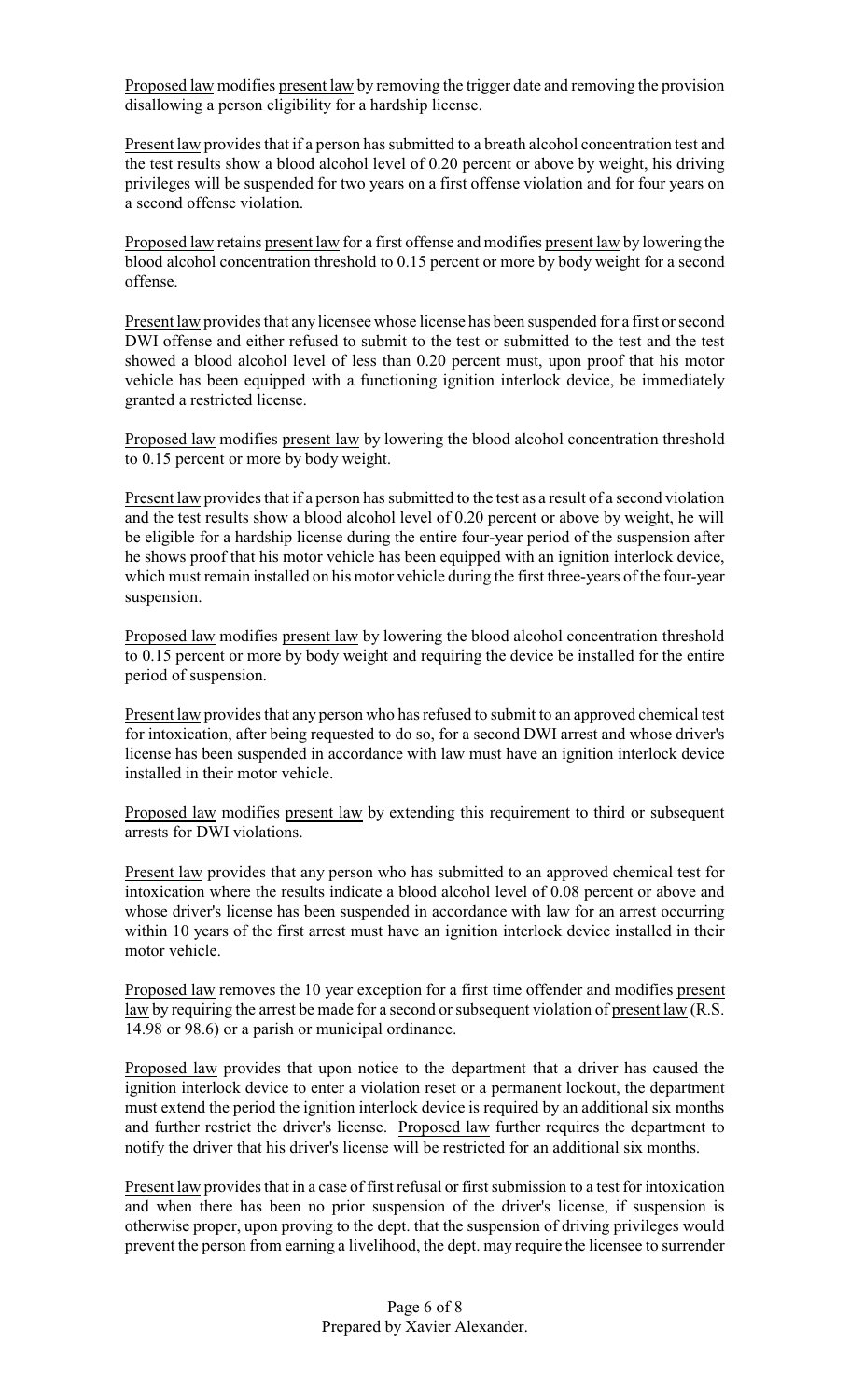his regular license and issue, at a cost of \$50.00 plus the cost of the license, a special restricted operator's license to be effective for the remaining period of suspension.

#### Proposed law retains present law.

Present law requires the department immediately cancel and seize the restricted license upon receiving satisfactory evidence of violation of the restrictions, and no person will have driving privileges of any kind for a period of six months from the receipt by the department of the cancelled restricted license.

Proposed law modifies present law by adding the removal of the ignition interlock device prior to the expiration of the restricted license as a reason for the department to cancel and seize a restricted driver's license. Proposed law further provides that no violation of present law and proposed law will occur if the license is reinstated pursuant to present law prior to the removal of the ignition interlock device.

(Amends R.S. 14:98.1(A)(2) and (3)(b), and 98.2(A)(2) and (3)(b), R.S. 15:307(section heading), (A), (C), (D), and (E), R.S. 32:378.2(A), (B)(1)(a)(ii), (aa), (bb), (M)(2), and (N),  $414(A)(1)(c)(introductory paragraph)(i)$  and (ii), and (D)(1)(b), 667(B)(1)(b) and (c), (3)(a) and (c), and  $(I)(1)(a)$  and  $(b)$ , and  $668(B)(1)(a)(in)$ tro. para.) and (i), and (2); adds R.S. 15:307(B)(3), (F), (G), and (H), 307.1, 307.2, and R.S. 32:667(B)(3)(d) and (K))

## Summary of Amendments Adopted by House

## The House Floor Amendments to the engrossed bill:

- 1. Make technical changes.
- 2. Add a provision that requires a person who refused the test as a result of a first violation be eligible for a hardship license during the entire imposed oneyear suspension after he provides proof that his motor vehicle has been equipped with an ignition interlock device. Require a functioning ignition interlock remain installed for the entire period of the driver's license suspension. Authorize a person to have the ignition interlock removed 270 days after installation if there have been no violation resets or permanent lockouts pursuant to present law (R.S. 15:307(C)).
- 3. Change the number of times the ignition interlock has recorded any, or a combination, of a random retest or skip, or an initial start failure from three or more times in a 30 day period to four or more times in a 30 day period.
- 4. Remove provisions that provided for enhanced penalties applicable to first offense violations of certain operators while intoxicated statutes if the offender had a blood alcohol concentration of 0.15 percent.
- 5. Change the blood alcohol limit for a first time offense from 0.15 back to 0.20.
- 6. Change provision for the device to remain on the vehicle for the entire period back to the first twelve months after issuance of the restricted driver's license.
- 7. Add a provision that economic hardship include an individual that is eligible for social security disability insurance or supplemental security income administered by the social security administration, or services of an indigent public defender.
- 8. Remove the provision that would have increased the length of time the ignition interlock device must remain on a motor vehicle from six to twelve for a certain violation of present law  $(R.S. 32:414(D)(1)(b))$ .